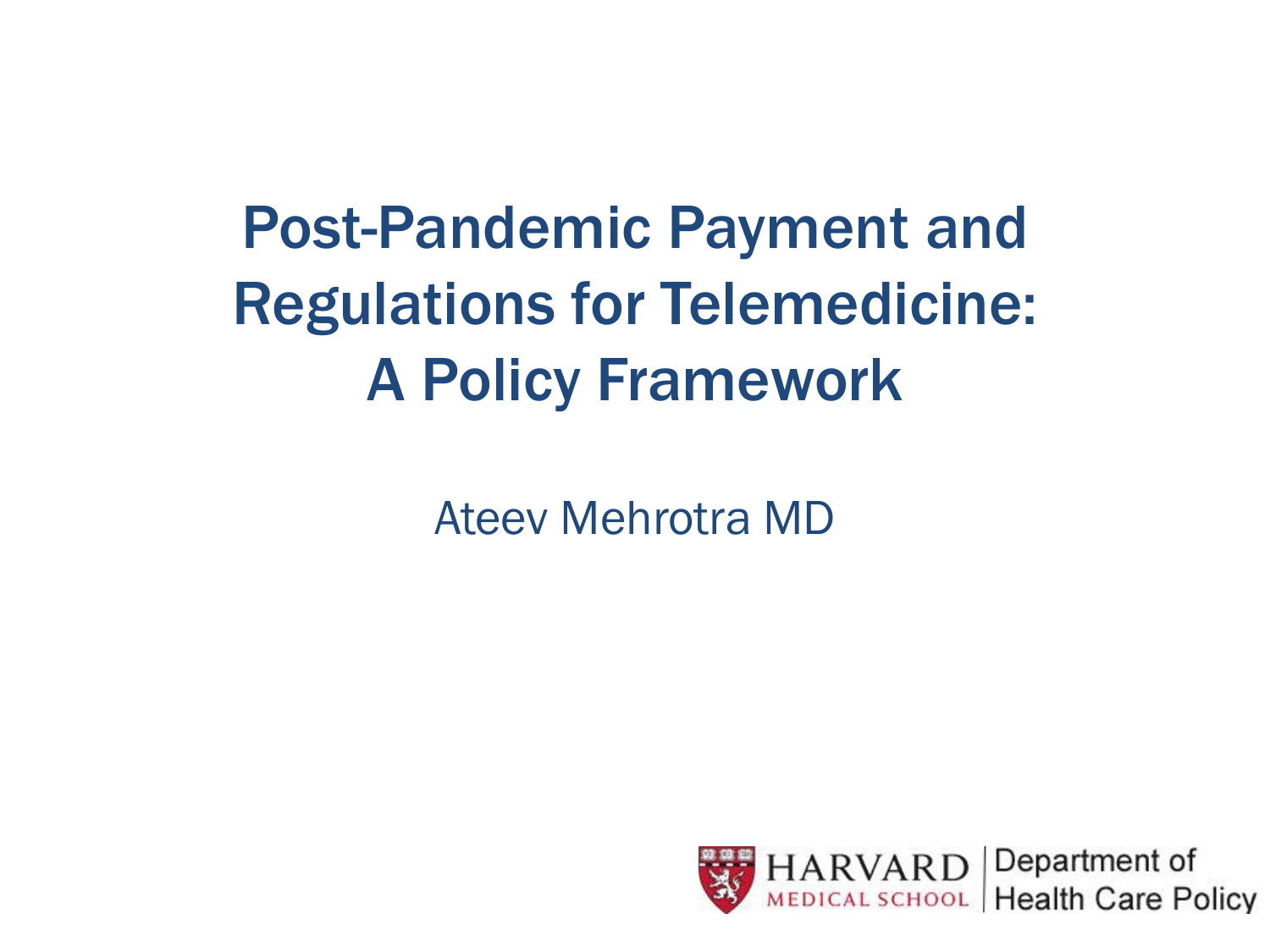### Urgency in Determining Post-Pandemic **Policy**

Number of telehealth visits in a given week as a percent of baseline total visits



*[The Impact of the COVID-19 Pandemic on Outpatient Care: Visits Return to Prepandemic](https://www.commonwealthfund.org/publications/2020/oct/impact-covid-19-pandemic-outpatient-care-visits-return-prepandemic-levels) Levels, but Not for All Providers and Patients* (Commonwealth Fund, Oct. 2020).<https://doi.org/10.26099/41xy-9m57>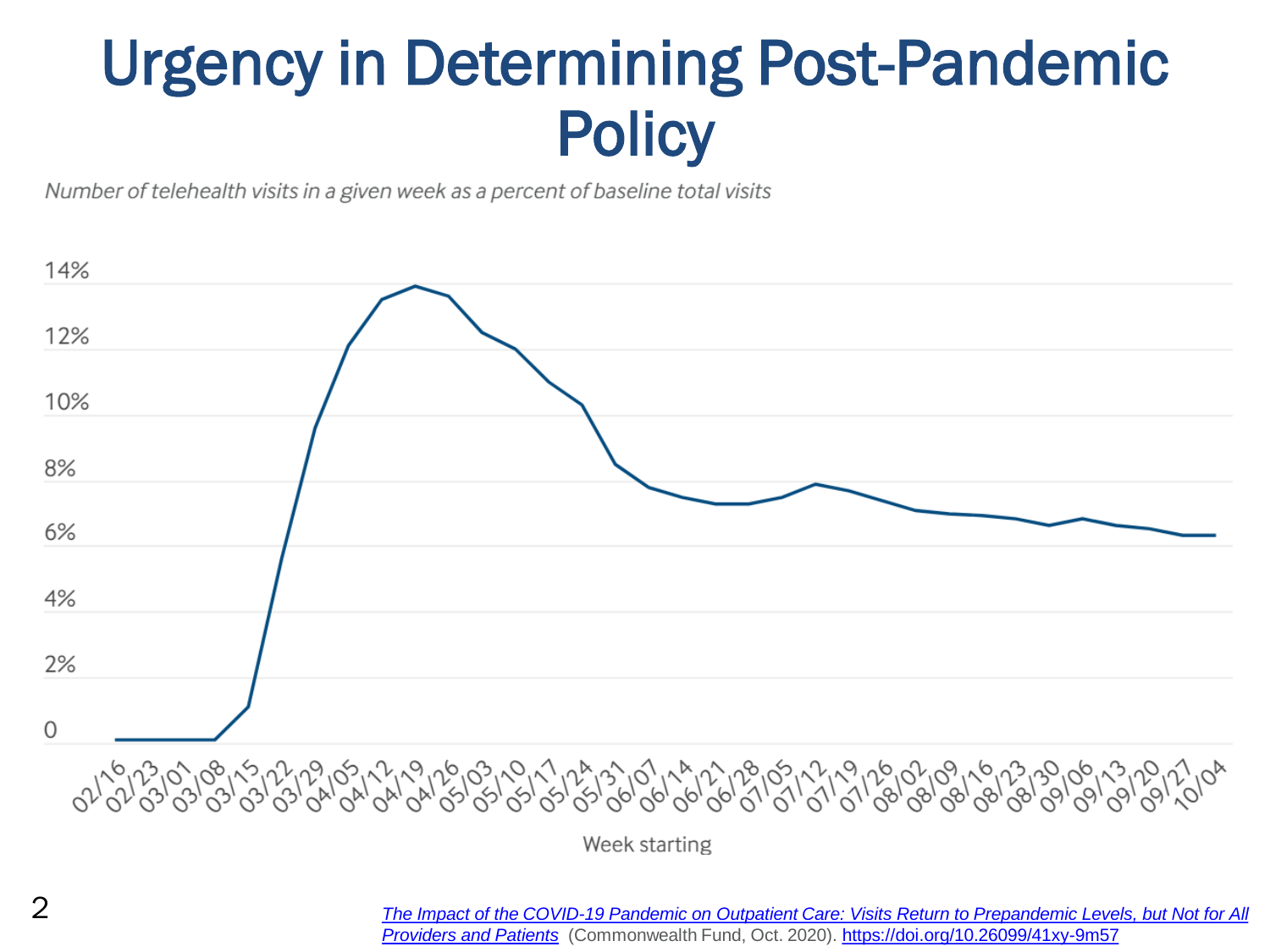# Difficult balancing act

Potential to improve access to care

Risk of increased spending

Telemedicine's ability to make care convenient and more accessible — the key to its enormous potential to improve the health of many patients — may also be its Achilles' heel.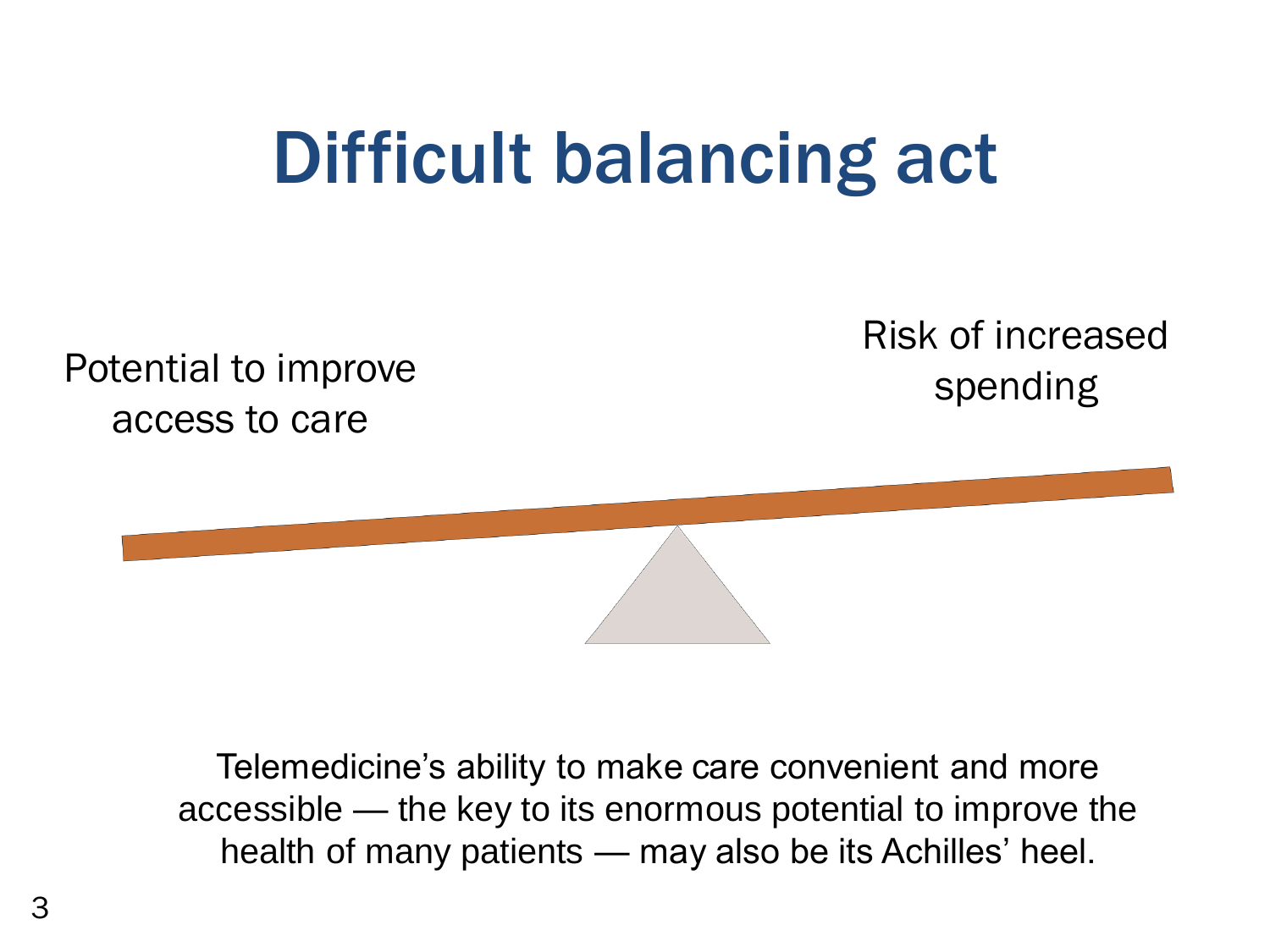# Framework

- 1. No single telemedicine policy
- 2. Policy should be formulated through the lens of value

### Value = health outcomes achieved per dollar spent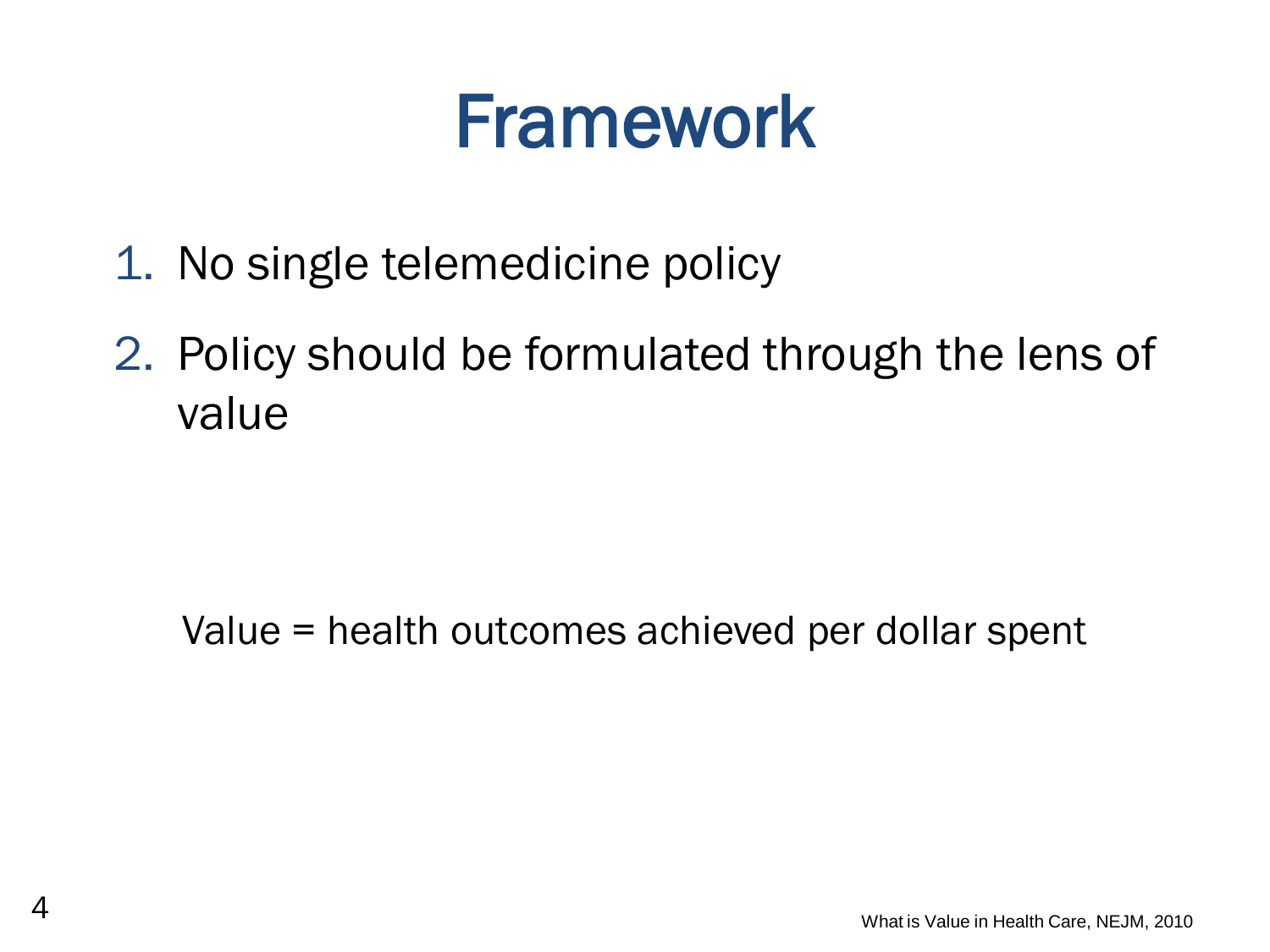### High-value Low-value

Receive specialty care otherwise not available

Improved chronicillness management

**Unnecessary** follow-up visits

Visits to discuss lab tests

Visits for colds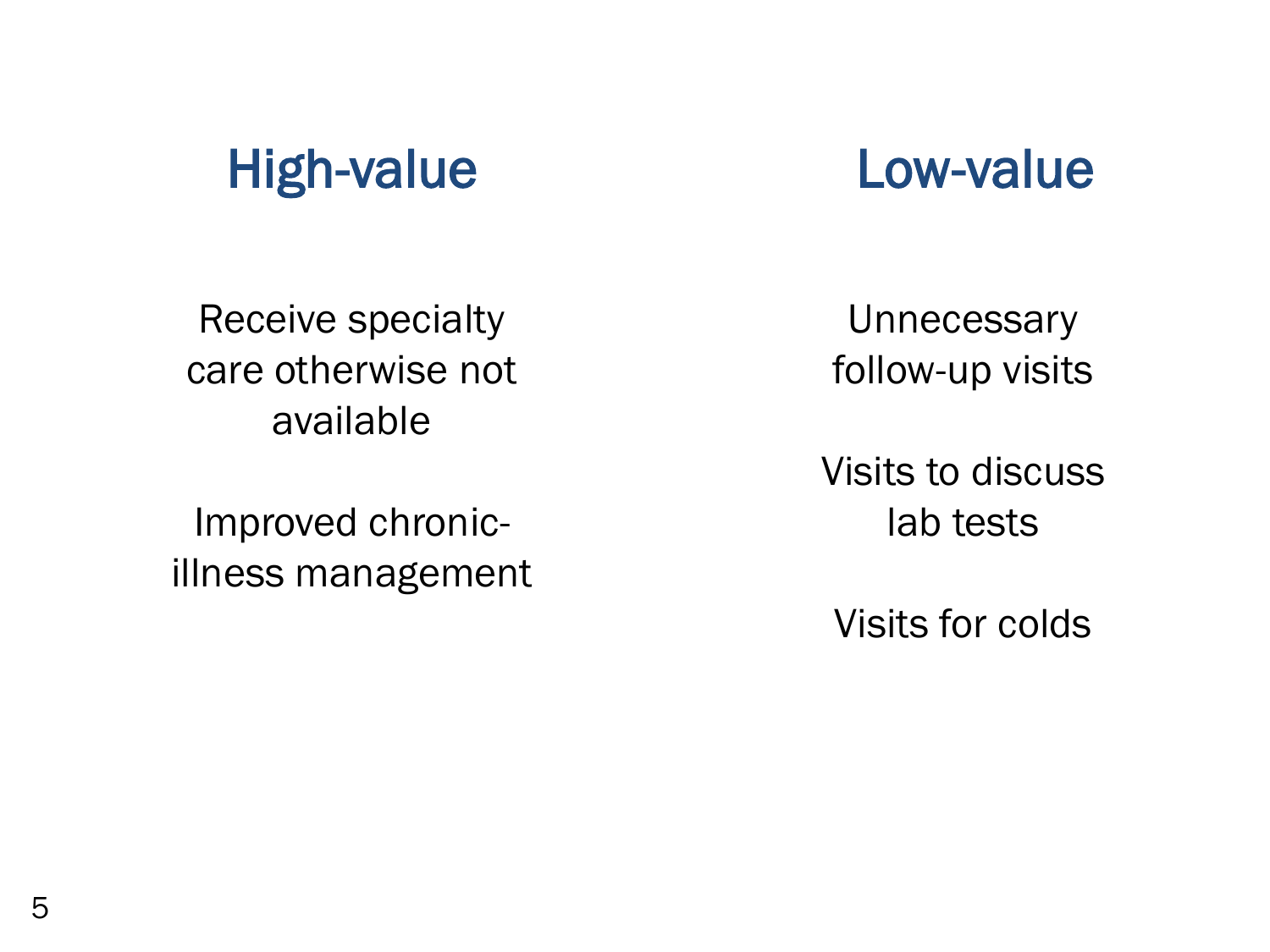# Considerations when thinking of value

- Which patient
- Which condition
- Care additive vs. substitution
- Relative costs of telemedicine vs. in-person care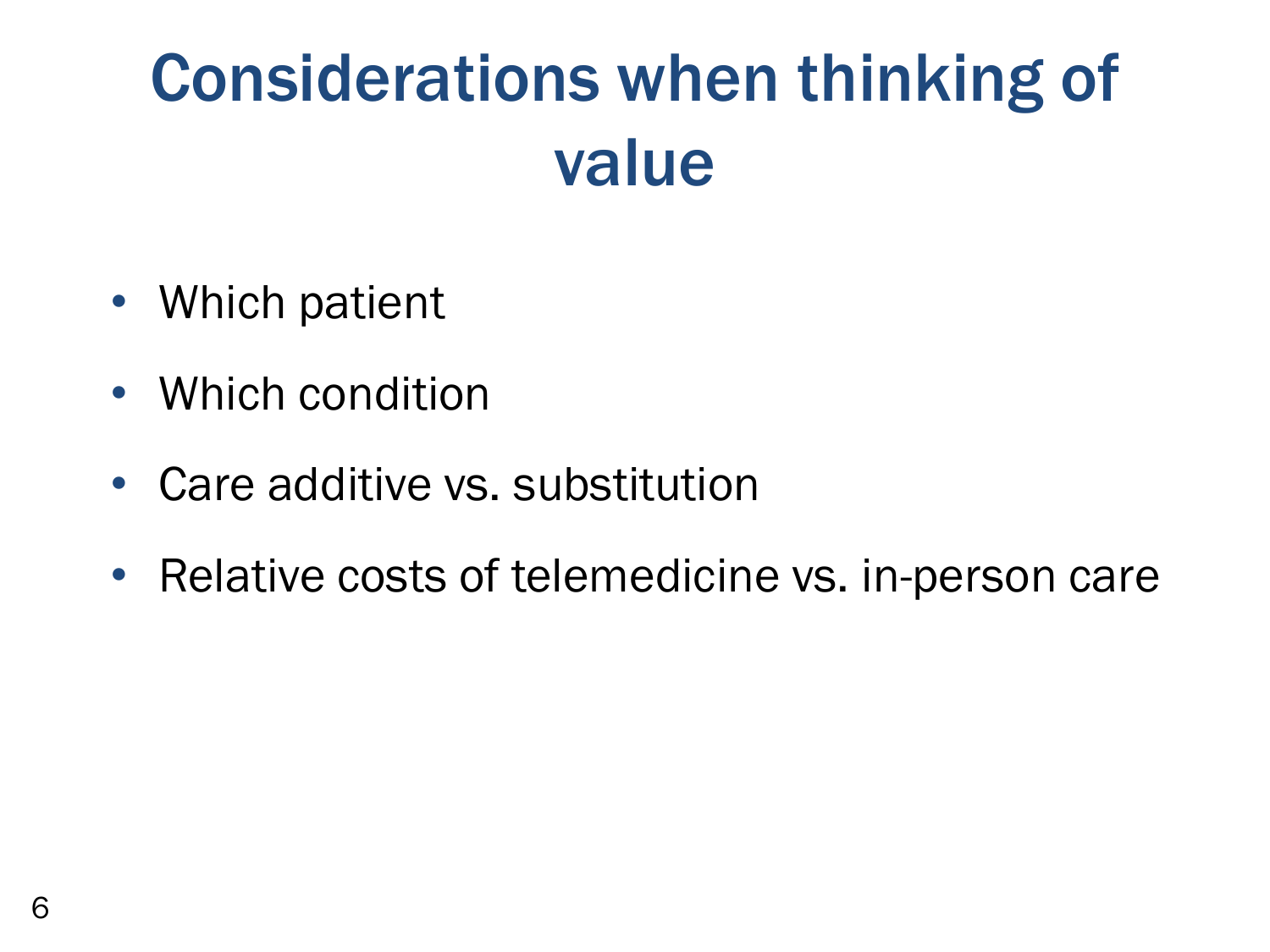# Strategies to encourage high-value & discourage low-value care

- Alternative payment models
- Benefit design, out-of-pocket costs or "time" costs"
- Limit coverage to certain patients, providers, or conditions
- Payment rate for telemedicine
- Regulations such as requiring an in-person visit before a telemedicine visit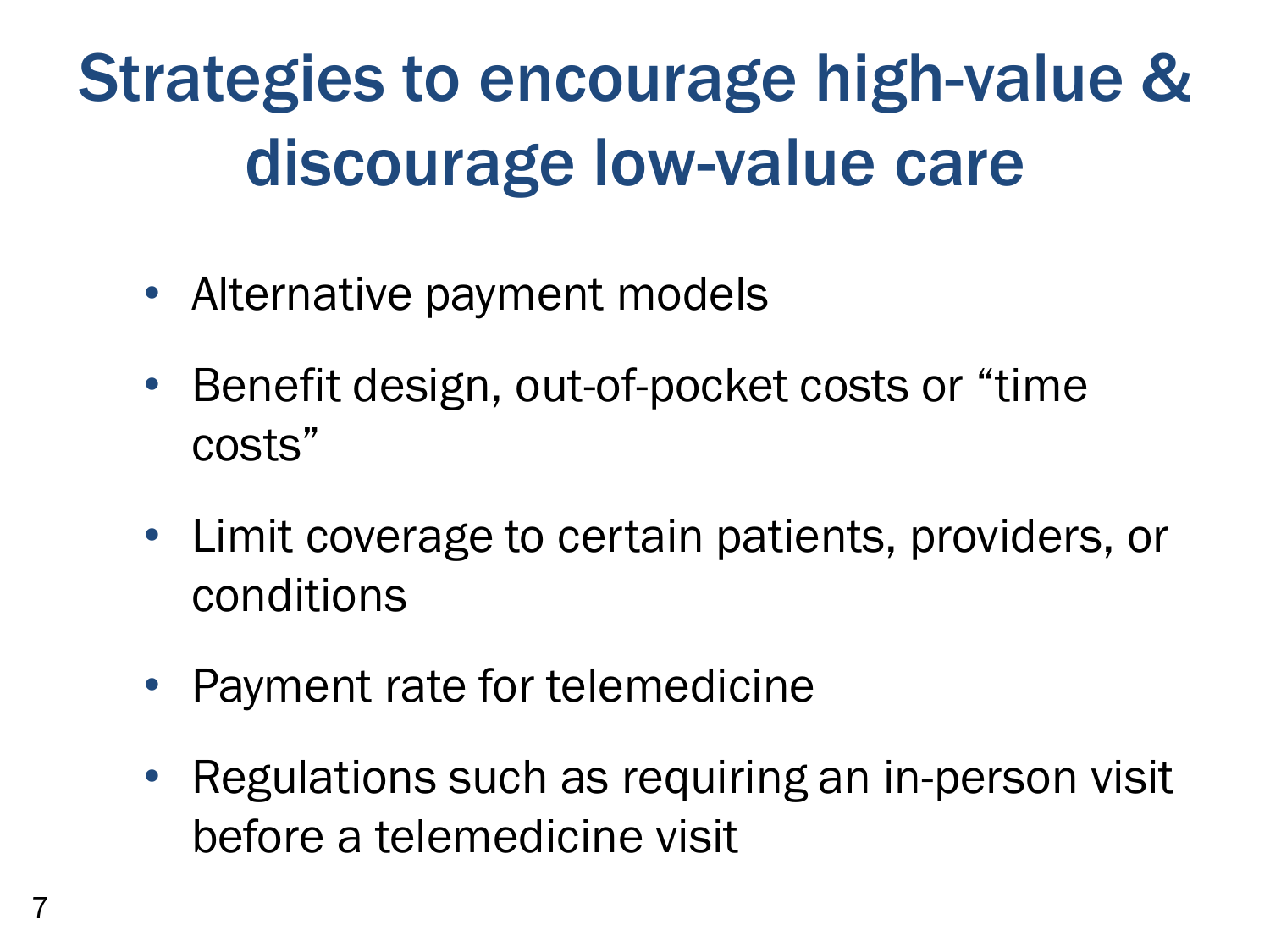### Concern that "digital divide" will limit uptake of telemedicine among disadvantaged populations



Assessment of Disparities in Digital Access Among Medicare Beneficiaries and Implications for Telemedicine. *JAMA* 8 *Internal Medicine*. 2020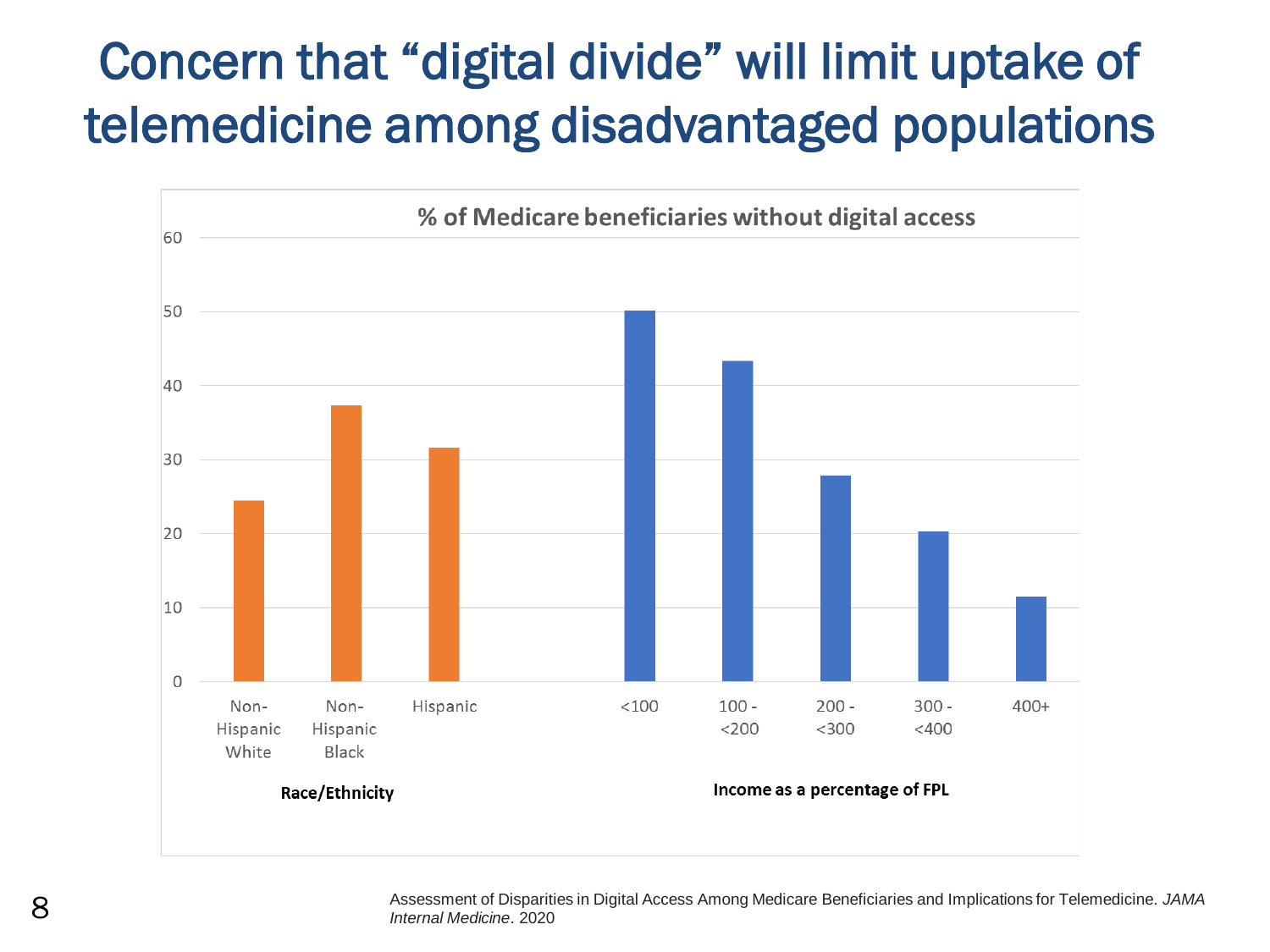### Percentage of all visits that are via telemedicine (video/phone) among patients with commercial insurance during pandemic